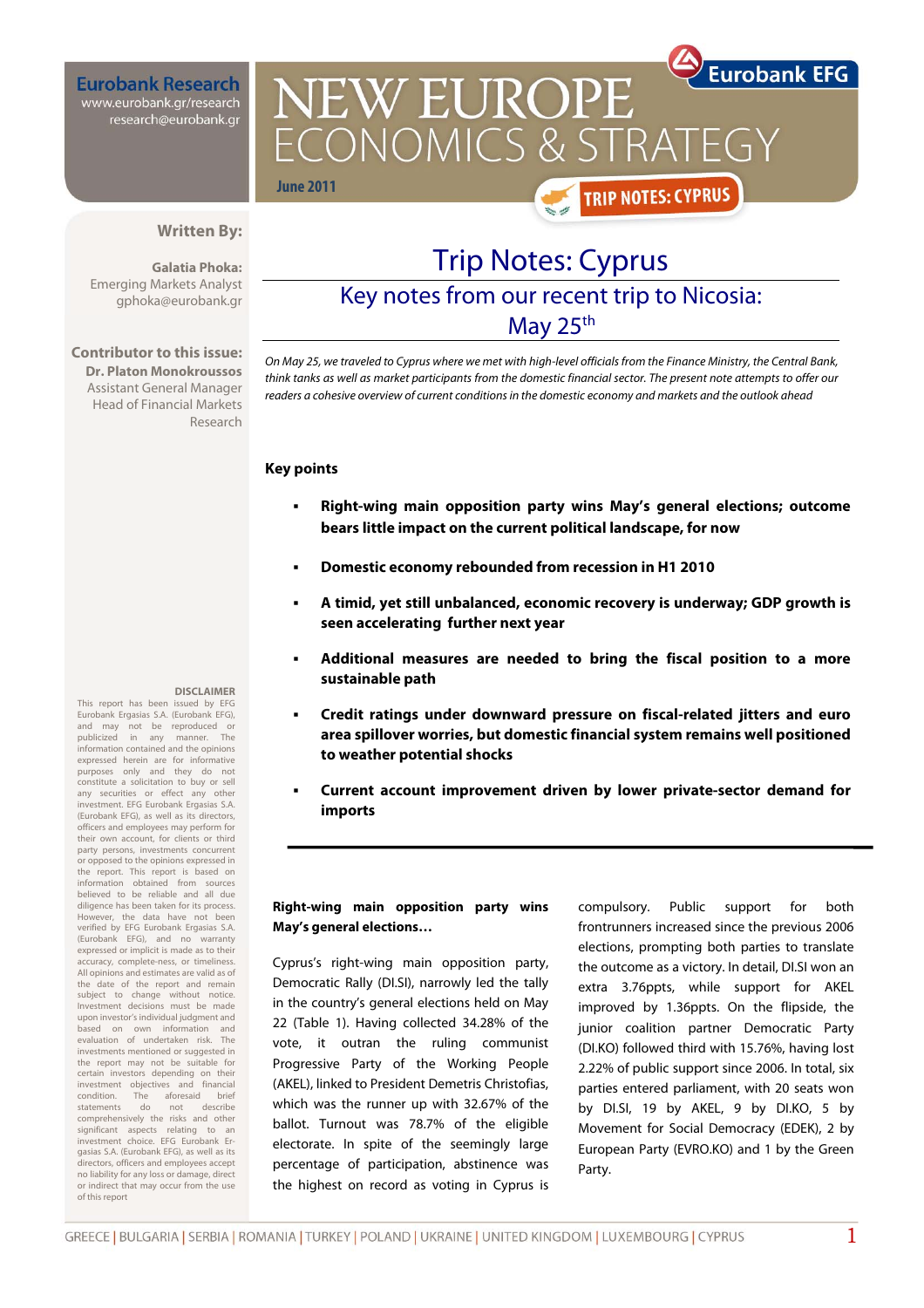**Eurobank** 

June 9, 2011

**Table 1: 2011 parliamentary elections results** 

**NEW EUROPE** 

ECONOMICS & STRATEGY



Sources: Ministry of the Interior

## **…but outcome bears little impact on current political landscape, for now**

As the Cypriot government system is presidential, May's elections did not have an immediate effect on the ruling coalition cabinet. The primary impact was a realignment of the number of seats political parties occupy in the House of Representatives. On the other hand the poll may be seen as a key gauge for public support for the government. The latter holds especially for President Christofias's policies over the burning issue of a reunification plan of the island.

Cyprus has been divided since 1974 between the internationally recognised Republic of Cyprus part and a Turkish enclave recognised solely by Ankara. After a failed attempt which had ended with the Annan Plan referendum blackball in 2004, reunification talks were launched in 2008. The UN has signalled it wants to resolve the issue before mid-2012, when Cyprus takes over the EU Presidency. However, little progress has been made so far. President Christofias has proposed a rotating presidency under a weighted voting system. He has also proposed permission to a large number of Turkish settlers to remain in the northern part of the island. But, political parties have criticised his plan. The government has also been criticised for a lagged reaction to the global financial crisis that had pushed the country into recession in 2009.

The election of EDEK's Yiannakis Omirou as Parliament Speaker was considered as a setback for the ruling allies AKEL and DI.KO, both of which supported the latter's head and incumbent Marios Garoyian's candidacy. The position of Parliament Speaker is considered as the second most important in Cyprus after the President. Omirou's election could cause bottlenecks in the government's bill-passing ability in parliament. Meanwhile, the opposition's victory in the general ballot suggests that **TRIP NOTES: CYPRUS** 

incumbent President Demetris Christofias, or any other potential candidate from the ruling coalition parties, may find it difficult to win a (new) term in the office. That said, Presidential elections are not due before February 2013.

#### **Domestic economy exited recession in H1 2010**

The domestic economy bounced out of recession in H1 2010 (Figure 1) after a 1.7%yoy contraction in 2009. The recovery was primarily driven by financial intermediation (+2.4%yoy) as well as the tourism (hotels & restaurants +2.4%yoy, arrivals +1.5%yoy, revenues +3.8%yoy), transport (+1.5%yoy) and trade (+0.2%yoy) sectors. On a negative note, construction and manufacturing remained in a contractionary territory (-1.6%yoy, -5.5%yoy, respectively) as home purchases remained weak. From the demand side, a sharp adjustment in inventories after the 2009 destocking and a mild rebound in private consumption (+0.8%yoy), assisted by ongoing growth in wages, were the main drivers of growth last year. On the other hand, investment declined by nearly 8%yoy.

## **Figure 1: Domestic economy bounced from recession in H1 2010**



Sources: Statistical Service

Although exports staged a modest rebound, driven primarily by strong external demand for services, net exports' contribution turned negative as imports' growth of 3.1%yoy outpaced a 0.6%yoy recovery in exports. The latter was against a background of a slowly recuperating consumption (+0.7%yoy) and one-off import items, such as busses and other equipment.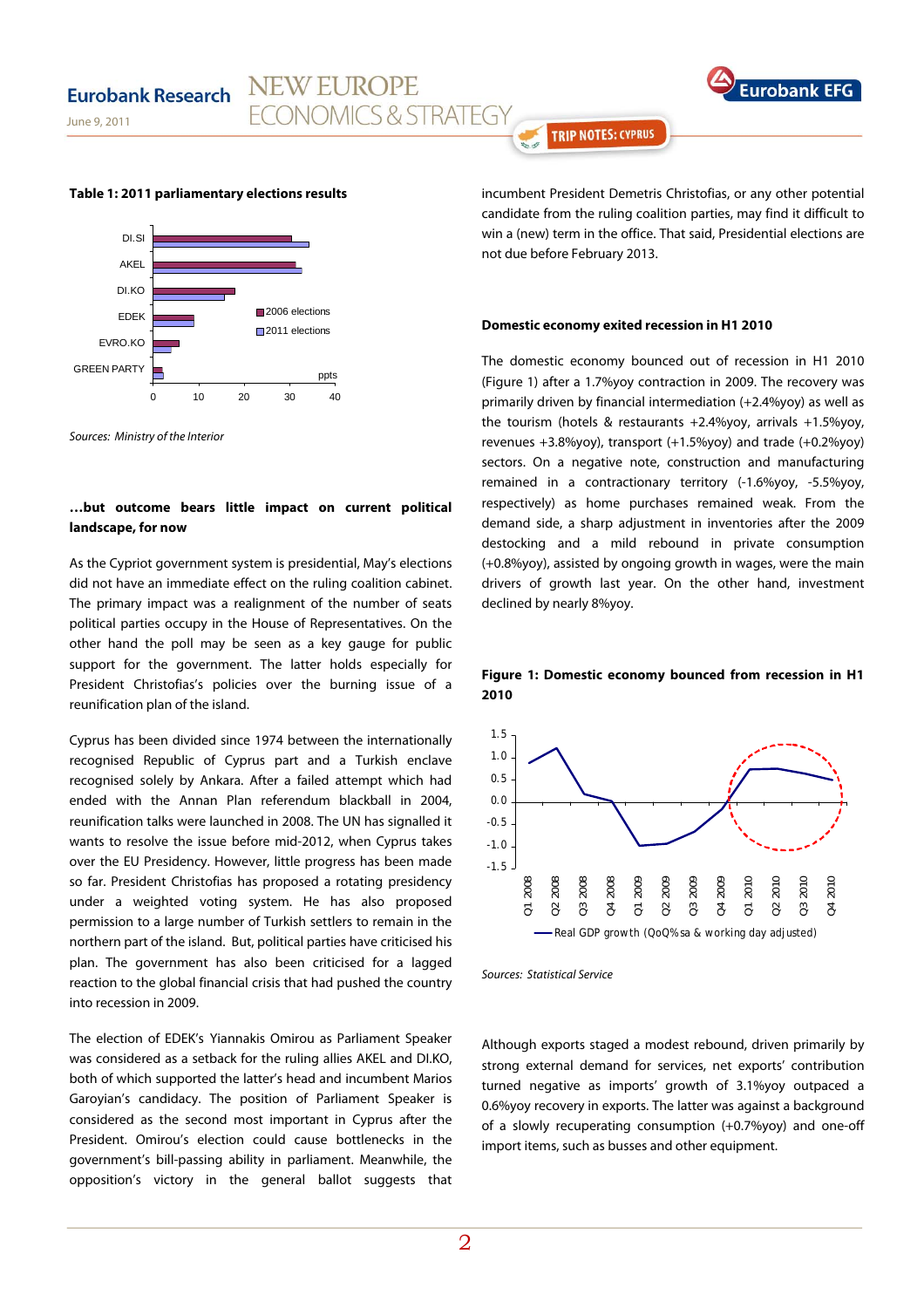June 9, 2011





Sources: Statistical Service, Eurobank EFG

## **A timid, yet unbalanced, economic recovery is underway; GDP growth is expected to accelerate further in 2012**

Real GDP expanded at an annual pace of 1.8% in the first quarter of this year. With the breakdown of the data to be released later in June, the Statistical Service noted that construction and manufacturing remained in a contractionary territory, with positive GDP growth driven primarily by the ongoing rebound in trade, tourism, banking and services sectors. These growth patterns are likely to persist for the greater part of this year, with further improvement anticipated in sectors already exhibiting positive dynamics and ailing sectors continuing to stagnate. Tourism and other services are likely to remain main driver of domestic economic activity this year. A strong recovery is already evident in the tourism sector, with the MENA turmoil and strong rebounds in the German and Russian economies providing a strong lift. Confirming the latter view, the number of foreign arrivals soared by 43%yoy in April and a further improvement is anticipated in May. Over the first four months of the year the influx of foreign visitors registered a 17.6%yoy increase, following an 8.2%yoy decline in the same period a year earlier. Meanwhile, revenues in the sector rose by 24%yoy year-to-April 2011. A small recovery is also witnessed in domestic trade, with the January-February retail sales volume rising by 2.6%yoy and the turnover value index advancing by 7.1%yoy. On the other hand, construction and manufacturing remain key drags on domestic economic activity, continuing their adjustment from the overheating conditions witnessed in the years prior to the 2009 recession. According to most recent data, both sectors are faring worse so far this year compared to last and are braced to partially offset the recovery in other sectors of the economy.

## **Table 2: Real GDP break down and contributions**

**TRIP NOTES: CYPRUS** 

| <b>Cyprus: GDP</b>                                                                       |                      |        |                                |        |  |  |  |
|------------------------------------------------------------------------------------------|----------------------|--------|--------------------------------|--------|--|--|--|
|                                                                                          | YoY growth<br>(ppts) |        | <b>Contributions</b><br>(ppts) |        |  |  |  |
|                                                                                          | 04 '10 2010          |        | Q4 '10 2010                    |        |  |  |  |
| GDP                                                                                      | 2.5                  | 1.0    |                                |        |  |  |  |
| Expenditure-side                                                                         |                      |        |                                |        |  |  |  |
| Domestic Demand                                                                          | 7.0                  | 2.2    | 7.3                            | 2.3    |  |  |  |
| Consumption                                                                              | 6.7                  | 0.7    | 6.3                            | 0.6    |  |  |  |
| Private Consumption                                                                      | 4.1                  | 0.8    | 2.9                            | 0.5    |  |  |  |
| Govern. Consumption                                                                      | 0.0                  | 0.5    | 3.4                            | 0.1    |  |  |  |
| Investment                                                                               | $-8.4$               | $-7.9$ | $-1.8$                         | $-1.6$ |  |  |  |
| Change in stocks                                                                         |                      |        | 2.8                            | 3.3    |  |  |  |
| Net exports                                                                              |                      |        | $-4.9$                         | $-1.2$ |  |  |  |
| Exports                                                                                  | 1.3                  | 0.6    | 0.5                            | 0.3    |  |  |  |
| Imports                                                                                  | 11.7                 | 3.1    | $-5.4$                         | $-1.5$ |  |  |  |
| Production-side                                                                          |                      |        |                                |        |  |  |  |
| Agriculture, hunting, forestry &<br>fishing                                              | $-0.9$               | 1.5    | 0.0                            | 0.0    |  |  |  |
| Mining & quarrying, manufacturing,<br>electricity, gas and water                         | $-1.5$               | $-0.5$ | $-0.1$                         | 0.0    |  |  |  |
| Construction                                                                             | $-3.6$               | $-5.5$ | $-0.3$                         | $-0.4$ |  |  |  |
| Wholesale & retail trade, Hotels &<br>Restaurants, transport, storage and<br>comm.       | 6.3                  | 1.1    | 1.4                            | 0.3    |  |  |  |
| Financial intermediation, real estate,<br>renting & business                             | 3.4                  | 2.8    | 0.9                            | 0.7    |  |  |  |
| Public administration & defence,<br>education, health and social work,<br>other services | 1.2                  | 1.7    | 0.3                            | 0.4    |  |  |  |
| Import duties plus VAT                                                                   | 2.9                  | 1.0    | 0.3                            | 0.1    |  |  |  |

Sources: Statistical Service, Eurobank EFG

Signaling that the troubles in the industrial sector are far from over, the corresponding production index fell 5.9%yoy in March, pushing the annual rate of contraction to 3.2% in Q1 compared to a 0.7% fall registered over the same period a year earlier. In a similar vein, manufacturing declined by 6.0%yoy in January-March after a 3.5%yoy drop in Q1 2010. Separately, building permits, a leading indicator of future construction activity, registered a 13.4%yoy decline in Q1 2011, having recorded a 10%yoy rise over the same period a year earlier. Moreover, the total value of permits plummeted by 23.6%yoy, following an 11.1%yoy rise in Q1 2010. Along these lines, real GDP is likely to expand at an annual pace of 1.7% this year from growth of 1.0% registered in 2010. For 2012, a further acceleration to 2.3% is expected as global as macroeconomic conditions strengthen and domestic demand dynamics improve further.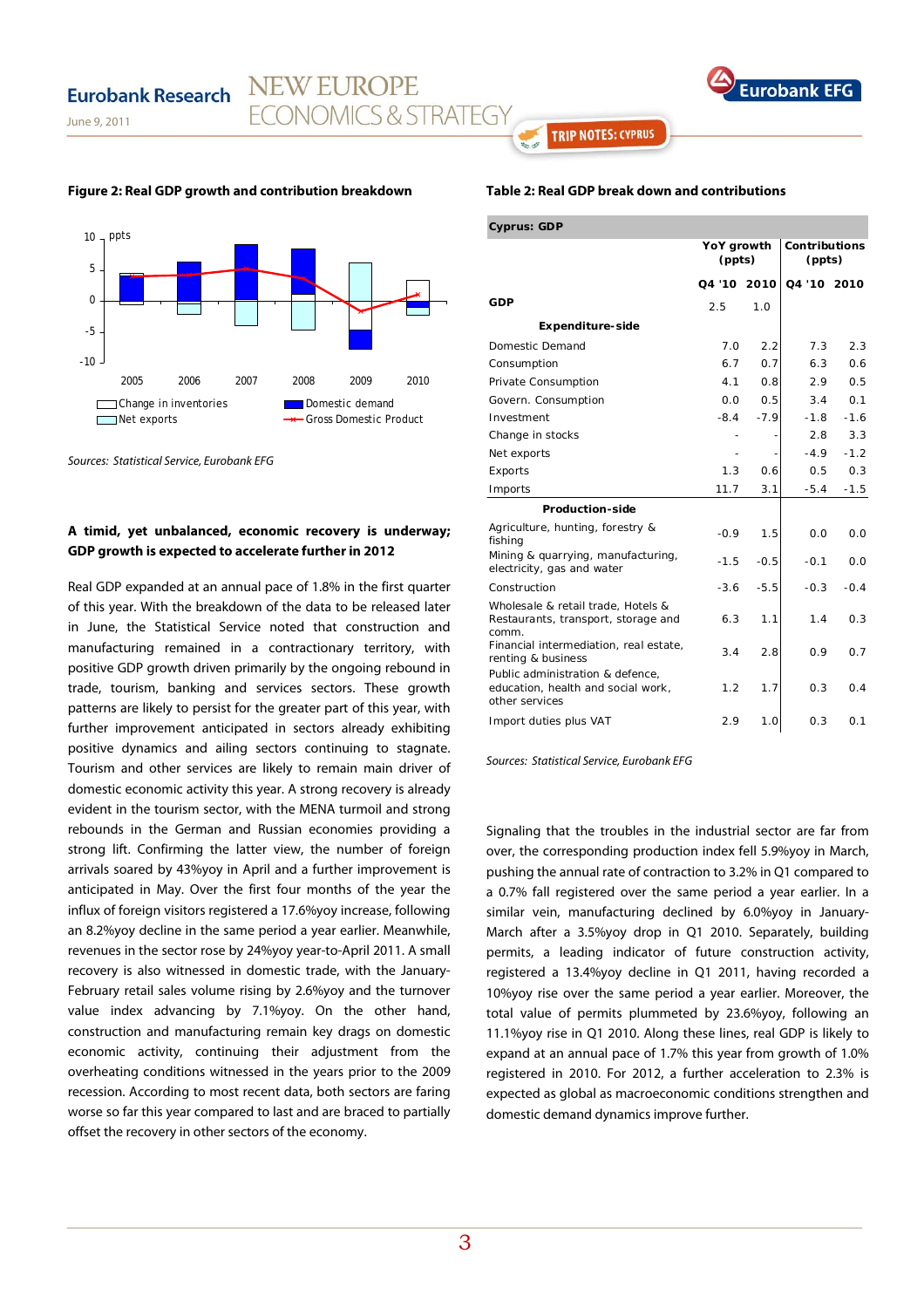

June 9, 2011

## **Further measures needed to enhance fiscal consolidation**

Cyprus's public finances have undergone a trend-deterioration in recent years. After posting fiscal surpluses of 3.4%-of-GDP and 0.9%-of-GDP in 2007 and 2008, respectively, the general government balance swung to a 6.0%-of-GDP shortfall in 2009. In part, cyclical factors in tandem with stimulus measures utilized in order to weather the 2009 recession were to blame. However, the primary culprits of the persisting fiscal worsening are structural weaknesses, mostly on the expenditure side. These include, among others, a high public wage bill, untargeted social transfers and civil servant benefits. The contraction in the real estate sector is also taking a toll on government finances as income from sales taxation has reduced significantly. According to the European Commission's 2011 Spring Forecasts, Cyprus's cyclically adjusted budget deficit will mark a marginal improvement to this year, to 4.5%-of-GDP from 4.6%-of-GDP in 2010 (Figure 3). But, a further deficit widening to 4.7%-of-GDP is expected next year, despite higher projected GDP growth. The latter suggests that additional fiscal measures, primarily of structural nature, will need to be employed in order to achieve a more sustainable fiscal improvement in the coming years.

The government is targeting a general government budget gap of 4%-of-GDP in 2011, having outperformed last year's deficit target by a considerable margin (5.3%-of-GDP deficit realization vs. a 6%-of-GDP official target). However, last year's outcome was favored by one-off factors, including revenues from an interestswap agreement and increased Central Bank profits. Until now, the government has adopted a number of measures in order to curtail the fiscal deficit in the years ahead and eventually reverse the upward trend of the debt-to-GDP ratio. These account for ca 1.5pts of GDP and envisage pushing the deficit to 2.5%-of-GDP by 2012. Among others, these include: heightened control over public sector hiring, a reduction in the number of civil servants (by 1,000 per annum this year and the next), introduction of a spending ceiling on certain expenditure categories, imposition of a 5ppts VAT increase on food products and pharmaceuticals (from 0% before) as of January 2011, increases in excise taxes on petroleum and tobacco items as of June and December 2010, respectively, and adoption of a 0.095% levy on banks' deposits.

The measures also include a town planning amnesty for buildings with minor irregularities and containment of tax evasion. Under the Stability Programme, Cyprus also plans to implement a reform of the existing wage indexation mechanism COLA (Cost Of Living Allowance), restrain the public sector wage setting process, strengthen one-stop shop arrangements for investors, preserve a low-tax haven status and reduce red tape and administrative costs. Negotiations between the government and unions are

already underway aimed at agreeing over slower wage increases ahead that are estimated to generate €70mn of savings over the next two years.

**TRIP NOTES: CYPRUS** 

## **Figure 3: In spite of the economic recovery, public finances are likely to improve only marginally**



Sources: EC Spring forecasts 2011

## **Q1 2011 budget execution data call for additional austerity measures**

Budget execution data for the first quarter of this year suggest that additional measures have to be implemented in order to ensure fulfillment of the 2011 deficit target. In detail, the overall general government deficit widened by ca 200%yoy to €310.7mn over the January-March period. Revenues declined by 6.6%yoy to €1.599bn, while expenditure increased by 5.2%yoy to € 1.909bn. Revenues from primary sources of income, such as taxes on production and imports (-4.5%yoy to €588.3mn) as well as on income and wealth (-7.2%yoy to €426.8mn) deteriorated relative to the same period a year earlier. On a less negative note, revenue from sales of goods and services marginally improved (+3.7%yoy to €105.9mn). From the expenditure side, employees' compensation, social transfers and intermediate consumption all rose on an annual basis (+2.5%, +6.7%, +6.4% to €628.6mn, 623.8mn, €185.7mn, respectively). In addition, capital formation and current transfers fell (-7.4%yoy and -7.5%yoy to €105mn and 185.7mn, respectively).

## **Sovereign credit ratings under downward pressure on fiscal and euro area contagion-related worries …**

Downward pressures on Cyprus's sovereign credit ratings have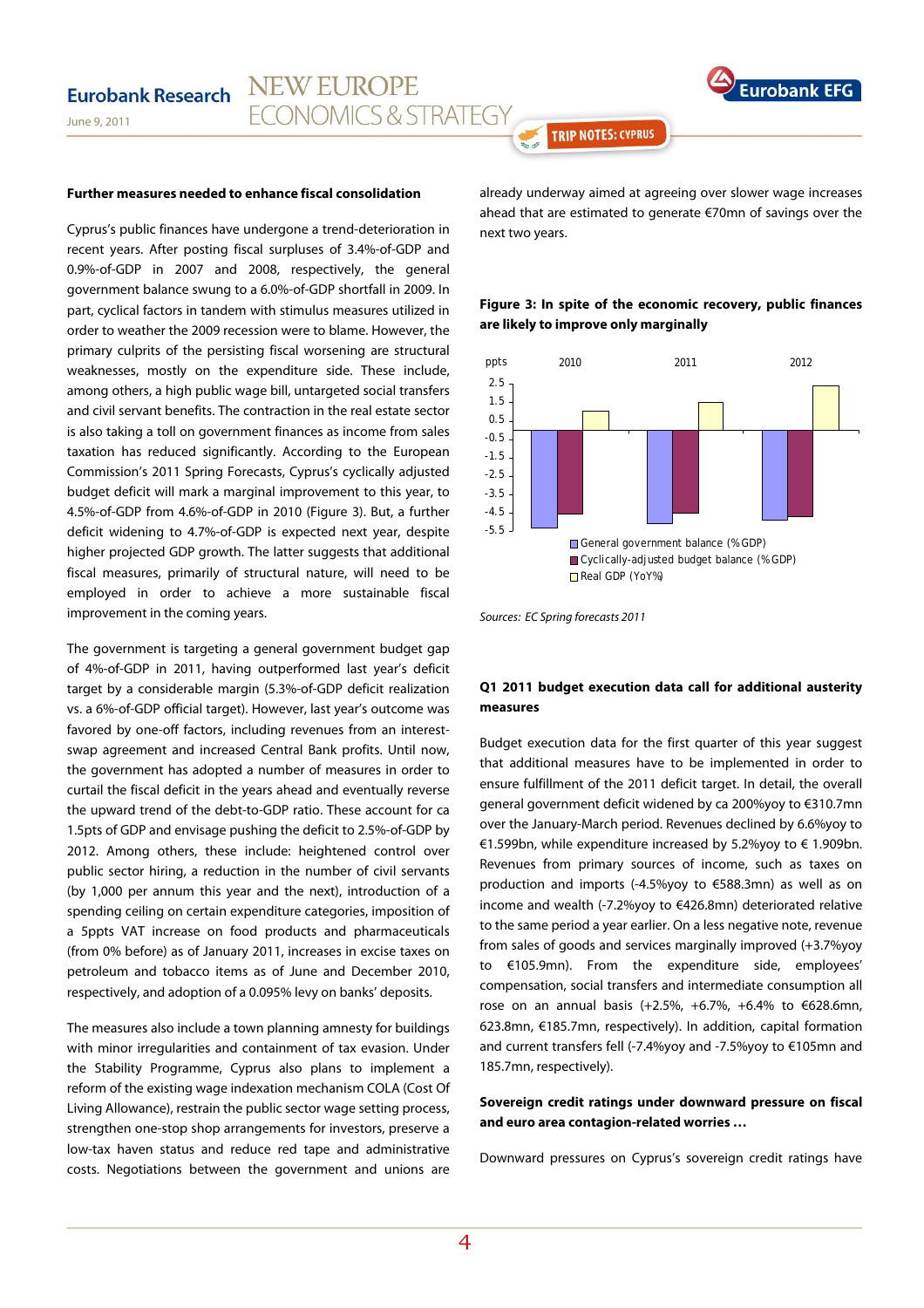

## **NEW EUROPE Eurobank Research ECONOMICS & STRATEGY**

June 9, 2011

intensified in recent months, with major agencies citing a high exposure of the domestic banking sector to Greek debt as well as fiscal slippage and lack of reforms (Table 2). In February, Moody's downgraded Cyprus's sovereign credit ratings by two notches to A2 and in May placed the country's ratings under review for a possible downgrade. According to Moody's, Cypriot bank lending to the Greek private sector accounts for around 41% of total loans on an aggregate basis. The agency acknowledged that the banking sector is currently well-capitalized and has a strong shock absorption capacity under a stress scenario. Meanwhile, S&P cut Cyprus's rating by one notch to A- in March (its second cut in five months), leaving the door open for further downgrades. According to the agency's calculations, Cypriot banks exposure to Greece through holdings of Greek sovereign and bank debt (and via the loans books of their subsidiaries in Greece) amounts to €30.5bn or 168%-of-GDP. S&P estimates that the Cypriot government will need to spend around €1.3-2.0bn (6- 10%-of-GDP) in case it is required to support the banking sector under a severe stress scenario. On similar grounds, a three –notch downgrade to A- with negative outlook came by Fitch in May.

## **Table 2: L-T Foreign Currency Ratings under downward pressure**

|         | Current<br>Rating | Date of last<br>rating action | Action                                   | Outlook  |
|---------|-------------------|-------------------------------|------------------------------------------|----------|
| Fitch   | $A -$             | 31/5/2011                     | 3-notch down                             | Negative |
| S&P     | А-                | 30/3/2011                     | 1-notch down                             | Negative |
| Moody's | A2                | 16/5/11                       | On review for<br>a possible<br>downgrade | Negative |

Sources: Bloomberg

## **…however, domestic banking system is well positioned to weather potential spillover effects**

The size of the Cypriot banking sector is admittedly large relative to the domestic economy. At the end of last year, total banking system assets accounted for 893%-of-GDP with Cypriot bank assets accounting for around 680% of GDP. The high concentration of the sector may be also an area of concern, with Bank of Cyprus, Marfin Popular Bank, Hellenic Bank and the Greek subsidiary of Alpha accounting for ca 56% of total consolidated banking assets. Along these lines, spillover risks from the euro area debt crisis could result to a deterioration in the sector's asset quality and under a stress scenario banks could require the assistance of government funding. If such a scenario were to materialize, it would strain the already ailing state finances further and hurt the fragile recovery.

**TRIP NOTES: CYPRUS** 

 Notwithstanding the aforementioned, Cyprus's financial sector is adequately capitalized as suggested by a range of soundness indicators. Capital adequacy ratio stood at 12.2% at the end of last year, above the minimum threshold of 8%. Following a rights issue by Marfin Popular Bank in February 2011, this ratio is estimated to have increased to 12.8%. According to the ministry of finance, subsidiaries of foreign banks account for ca 23% of the total banking system, with substantial amounts of their assets relating to booking transactions funded by their parents, which in most cases retain the credit risk. Domestic bank loans granted to customers in Greece total around €24bn, or 137%-of-GDP (end-201o data). The ministry estimates that other exposures to Greek assets amount to ca €7bn, with some €5.7bn corresponding to Greek government bond holdings (end-2010 data).

NPLs stood at 7.4% in December last year, having risen from 5.9% at the end of 2009. With various legal bottlenecks causing delays in settlements and liquidations, a recovery in NPLs will likely be evidenced in the data with a certain delay. Total loans-to-deposits ratio stood below unity at around 89% in April. Currently, two different entities perform banking-sector supervision; namely, the CBC and the Co-operative Societies Supervision and Development Authority. Moreover, the CBC has imposed a 70% minimum stock liquidity requirement on FX deposits and a 20% ratio on local currency deposits, accompanied by maximum mismatch ratios for short-term maturities up to one month. Meanwhile, a maximum 70% loan-to-value ratio exists in property financing with a higher share of 80% for primary residence. Another indication of the sector's capacity to absorb shocks was the mid-summer 2010 EU stress tests, in which Bank of Cyprus and Marfin Popular Bank participated and passed successfully. Since then both banks have sought to strengthen their capital position. The former proceeded with a €345mn rights offering in October last year and a convertible bond issuance last month which received subscriptions of ca €890mn, out of which €696mn were in the form of exchange of Existing Eligible Securities. On the other hand, Marfin Popular Bank raised €488.3mn through rights issue in February 2011. In addition, it sold 85% of its stake in Australian subsidiary for €104.3mn and recently received approval to offer €294mn of convertible bonds. Moreover, the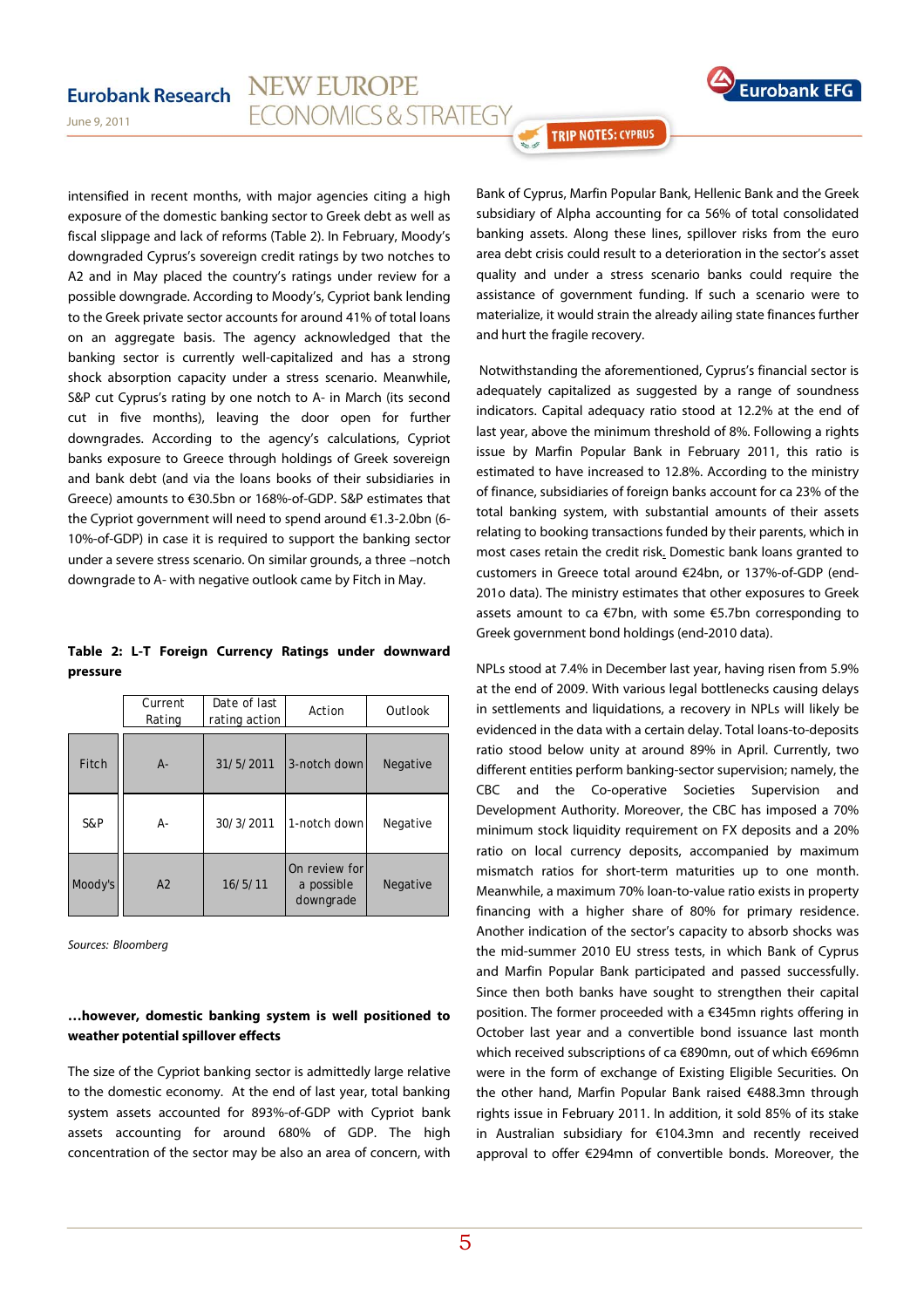

government in partnership with the CBC announced in March it was setting up a permanent Financial Stability and Resolution Fund anticipated to be ready by September and expected to accommodate ca €500mn of support for the country's banking sector, if needed.

**NEW EUROPE** 

**FCONOMICS & STRATEGY** 



June 9, 2011

**Eurobank Research** 



**Figure 5: Growth of non-resident deposits in Cyprus remains strong in spite of a recent slowdown** 

**TRIP NOTES: CYPRUS** 



Sources: CBC, Eurobank EFG

This accounts to ca 3%-of-GDP. The creation of the Financial Stability and Resolution Fund constitutes a step towards the right direction. Importantly, in spite of the recent downgrades and widening pressures on the country's CDS spreads (Figure 4), confidence towards the domestic banking system remains remarkably strong. This is evidenced by ongoing growth in deposits (Figure 5). In spite of a slowdown in annual growth of non-resident deposits from levels above 40% earlier this year, April's print of 26.6% confirms that domestic banks continue to receive a strong influx of foreigners' money. It is also worth mentioning that non-resident deposits account for 37% of total deposits in Cyprus.

## **Current account improvement driven by lower imports**

Cyprus's current account deficit has improved markedly from levels near 17%-of-GDP reached in 2008. The sharp narrowing witnessed was primarily thanks to a shrinking trade deficit which was, in turn, driven by weak domestic demand dynamics. With respect to the trade in goods, in 2009 and 2010 weaker imports in transportation after the previous two booming years and a retreat in oil prices from record highs in mid-2008 induced narrowing pressures on the shortfall.

In contrast to the trade of goods that is generating a shortfall, the trade of services traditionally produces a surplus that partially helps to contain the current account deficit. As such, a rebound in exports of business services and tourism, which account for most of the exports in services (cumulatively ca 56% of total exports in services), favored significantly last year. Another issue worth mentioning is the nature of the income account, which corresponds to around 35% of the current account deficit (Figure 6). Changes in the income account are largely affected by foreign companies' profitability as their gains are recorded as outflows in the income account only to be registered as FDI inflows in the Financial Account. In other words, this accounting method artificially increases the current account deficit with a few extra ppts (i.e., by as much as 3-4ppts). Notwithstanding the aforementioned, the CA remains at elevated levels and is likely to stay around the 8%-of-GDP this year and the next. Contained private credit growth may alleviate widening pressures stemming from the domestic demand side, while improving global macroeconomic conditions are expected to provide a lift to exports and, particularly, exports of tourism and other services. The MENA turmoil is also expected to favor foreign arrivals in the months to come. It is also worth noting that lending activity has slowed down lately (Figure 7). In support of the aforementioned, total loans rose by 5.9%yoy in April, with growth having nearly halved from a 1-½-year peak of 10% in August last year.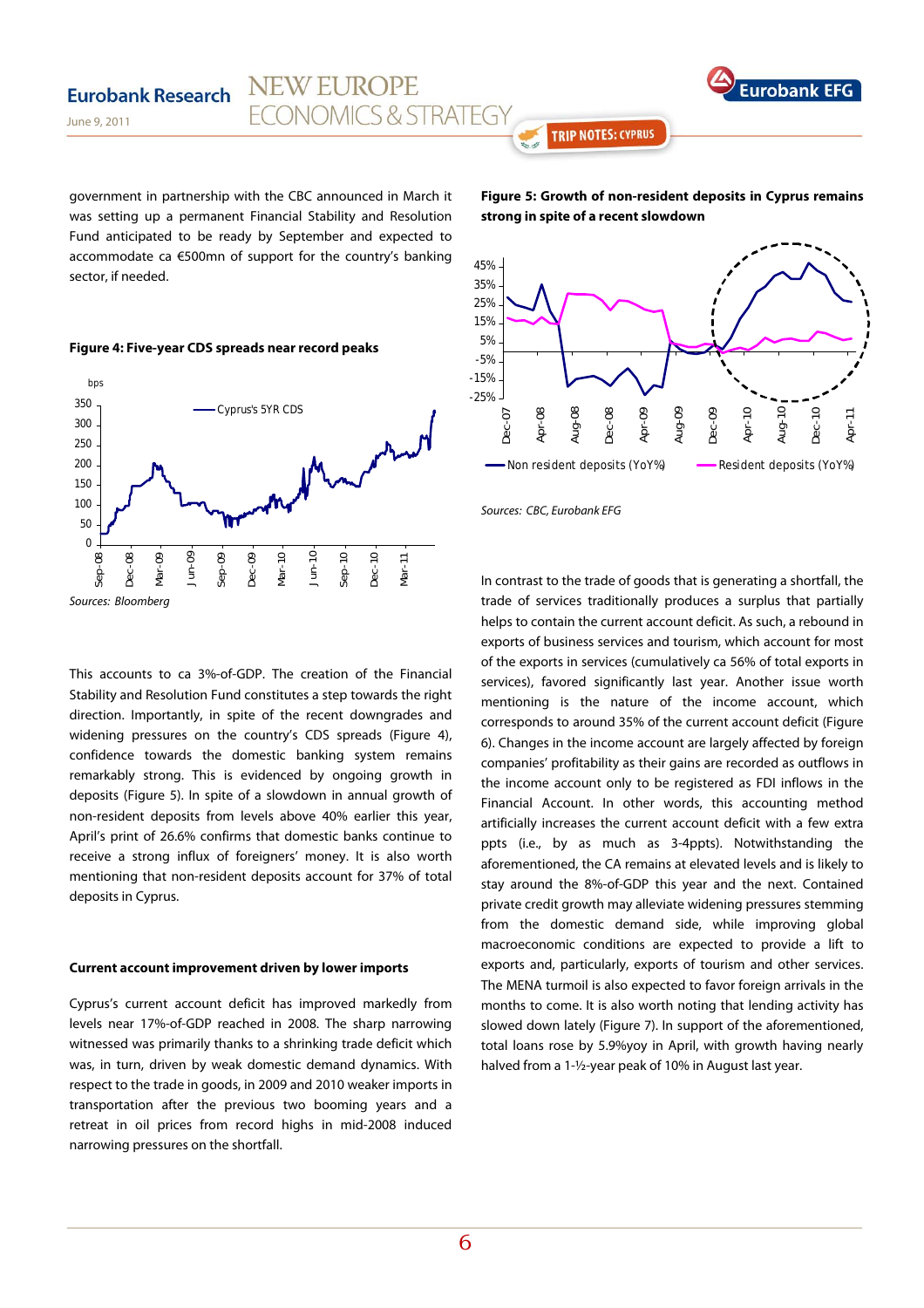

### June 9, 2011

**Eurobank Research** 

## **Figure 6: Current account gap mainly driven by deficits in the trade and income accounts**

**NEW EUROPE** 

**FCONOMICS & STRATEGY** 



## 5% 10% 15% 20% 25% 30% 35% 40% YoY% (hhold loans) YoY% (total loans)

Sources: CBC, Eurobank EFG

0%

Jan-07 May-07 Sep-07 Jan-08 May-08 Sep-08 Jan-09 May-09 Sep-09 Jan-10 May-10 Sep-10 Jan-11

Furthermore, foreign companies' profitability is unlikely to rebound to the pre-crisis levels any time soon and as such, it is unlikely to affect the current account shortfall as significantly as in the period before the crisis. On the flipside, Cyprus's high dependence on energy imports, such as oil, remains a key risk. And, with oil prices on the rise, a significant narrowing of the shortfall is unlikely this year or the next. Notwithstanding the aforementioned, higher oil prices, which favor Russia's economy, will, in turn, support additional income as well as deposits from there.

## **Inflation pressures remain subdued, reflecting weak domestic demand dynamics**

Inflation remains subdued as domestic demand dynamics (excluding inventories) remain weak. However, the hikes in excise duties on petroleum and tobacco products as well as higher energy and commodity prices have lately pushed headline CPI to levels above 3%yoy from an average of 0.3%yoy in 2009 (Figure 8). Nevertheless, low core inflation readings suggest that underlying price pressures remain relatively contained.

**Figure 8: Inflation pressures relatively subdued in view of weak domestic demand dynamics** 



Sources: Statistical Service, Eurobank EFG

## **Figure 7: Credit growth slowdown continues**

**TRIP NOTES: CYPRUS**